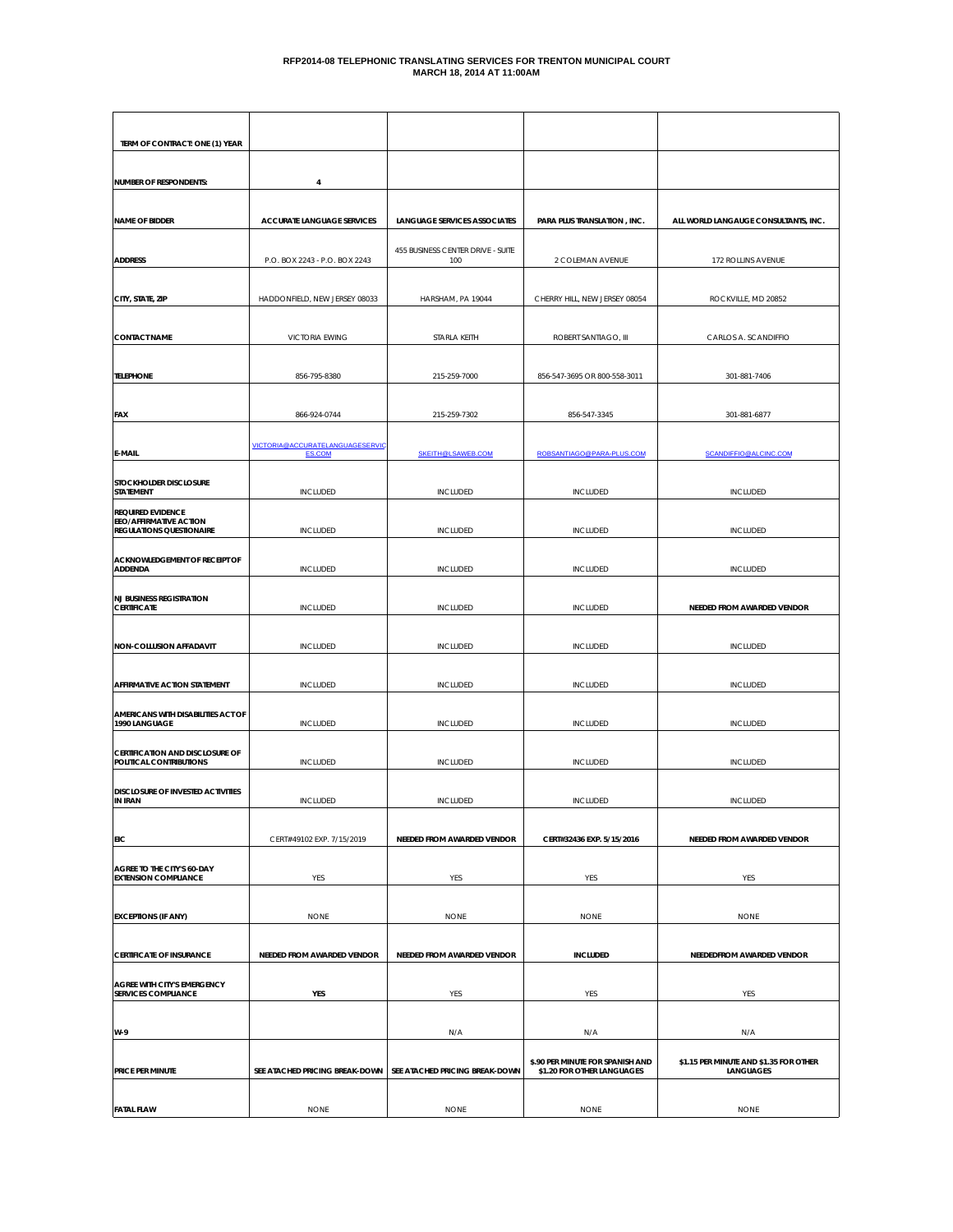

## Proposed Rate Schedule for The Trenton Municipal Court (Effective March 18, 2014) Agency services are approved by the AOC

## **Rates Interpreting by Telephone** \$.85 per minute for Spanish \$.95 - \$1.39 per minute for all other Over 200 Languages languages. \*see following pages Dedicated Toll Free Number Included Included Complete Implementation Real-Time Reporting Tools and Materials Included Included Dedicated Support and Account Management Included **Utilization Reviews** \$0.30 Per Minute 3rd Party Dial Out Terms: Telephonic interpreting charges are billed on a monthly basis.

in a change and a

## Over the Phone Interpretation Services